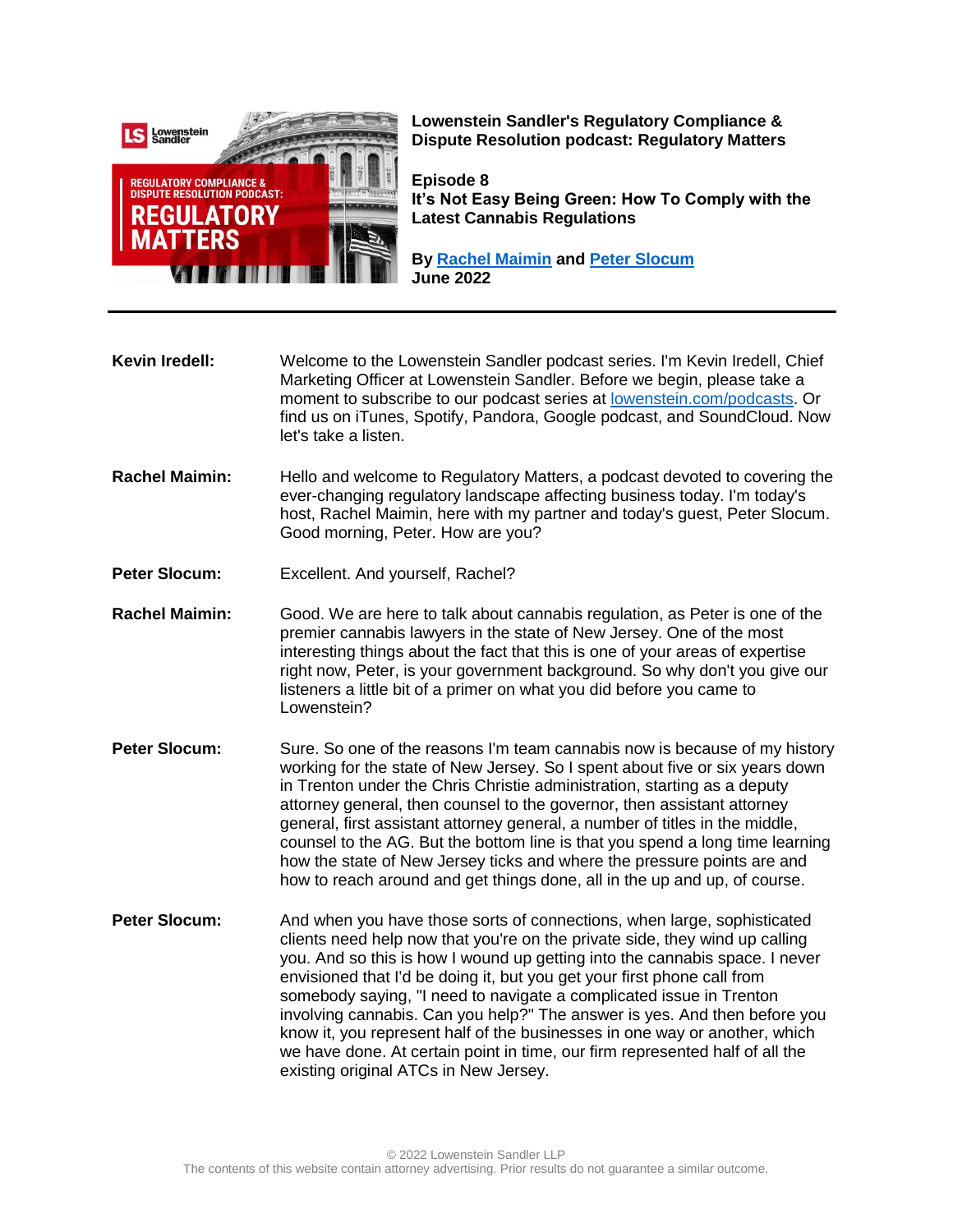- **Rachel Maimin:** So your main focus is in New Jersey state law and complying with it?
- **Peter Slocum:** Yes.
- **Rachel Maimin:** So what are the main legal regulatory issues you deal with that you help your clients with?
- **Peter Slocum:** Sure. So for existing clients that need to navigate all matter of complicated regulatory compliance issues with respect to new applications, getting their satellites open, converting from medical to recreational, converting from notfor-profit to for-profit, there's an awful lot of issues to tackle with respect to those. They don't really use our firm for some of the minor compliance things. For example, how big does my cage need to be, where to put the security cameras. They can handle that. But for the complicated stuff, you need the big guns, and so we help out there.
- **Peter Slocum:** Also represent a great deal of companies that have litigation challenges, whether it be with lenders or with other business partners involved in the cannabis space, helping them navigate those. Additionally, clients that have, well, they want to get into this space. So either they're a large existing MSO from another state that want to get into New Jersey, or they're an existing business in alcohol or food service or whatever industry and they want to branch over to the cannabis space fresh. We help them navigate the regulations and get their applications in.
- **Rachel Maimin:** What is, generally speaking, the state of cannabis regulation in New Jersey? Is it done town by town or city by city, or is recreational marijuana legal everywhere? What's the state of play?
- **Peter Slocum:** Sure. So medical marijuana is legal across the state, of course, and there are a variety of medical dispensaries. The recreational side came into effect with a law called CREAMMA. And under that statute, municipalities had the authority to decide whether to ban recreational in a municipality on a townby-town basis. And they had limited period of time to make up their minds. And so a lot of towns did decide to ban it really because they had a small window and they weren't quite ready to make the leap yet. But a great many municipalities have recognized the opportunity and they have embraced it and they have their own regulations to supplement the state regs. So this is largely a state-regulated industry, but the municipalities are allowed to have supplemental regs that don't contradict the state regulations.
- **Rachel Maimin:** So that's a lot of regulatory levels that you have to deal with, more than usual for when in the white-collar space.
- **Peter Slocum:** Yes.
- **Rachel Maimin:** Do you often have to deal with conflicting regulations?
- **Peter Slocum:** Yeah. So municipalities, they're smart in their own right. They're trying to do what's good for them and what's best for the public in their view, but a lot of times they might get the law wrong from my perspective. And so you get some conflicts. You know, state regulation says X. Municipality says Y. Can't

2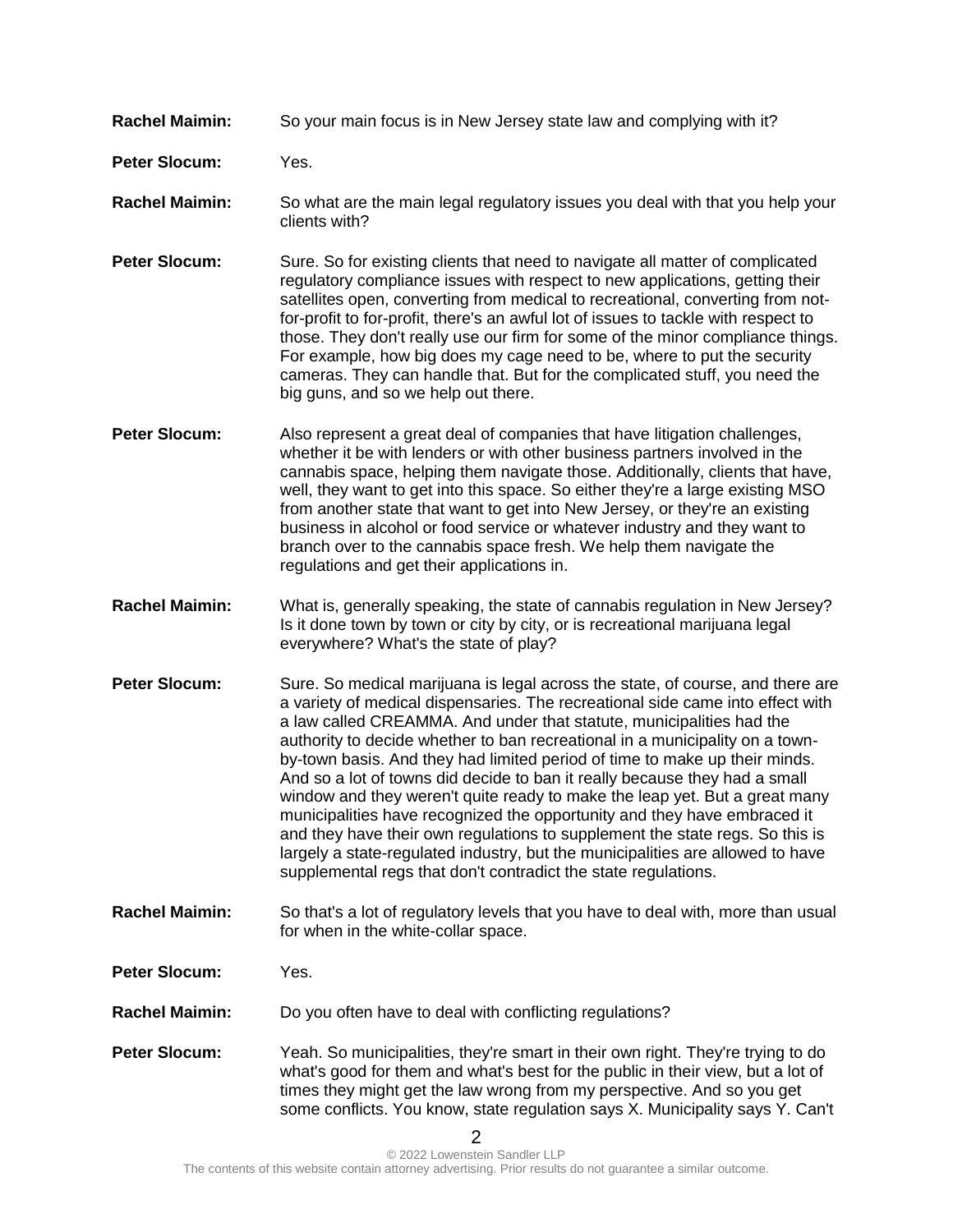|                       | be both. And so you need to convince the municipality that they're not<br>actually as correct as they think they are.                                                                                                                                                                                                                                                                                                                                                                                                                                                                                                                                                                                      |
|-----------------------|------------------------------------------------------------------------------------------------------------------------------------------------------------------------------------------------------------------------------------------------------------------------------------------------------------------------------------------------------------------------------------------------------------------------------------------------------------------------------------------------------------------------------------------------------------------------------------------------------------------------------------------------------------------------------------------------------------|
| <b>Rachel Maimin:</b> | So is your job not just in court, but also out of court in terms of talking to<br>these local municipalities and essentially trying to convince them to change<br>their policy?                                                                                                                                                                                                                                                                                                                                                                                                                                                                                                                            |
| <b>Peter Slocum:</b>  | Of course. And you also team up with lobbyists for a lot of issues to make<br>sure you have the right skill sets and the right man and woman power to get<br>the job done for the particular client.                                                                                                                                                                                                                                                                                                                                                                                                                                                                                                       |
| <b>Rachel Maimin:</b> | I mean, obviously, you're not a lobbyist. You're not doing lobbying work but                                                                                                                                                                                                                                                                                                                                                                                                                                                                                                                                                                                                                               |
| <b>Peter Slocum:</b>  | God, no.                                                                                                                                                                                                                                                                                                                                                                                                                                                                                                                                                                                                                                                                                                   |
| <b>Rachel Maimin:</b> | that type of work, do you enjoy it, because you obviously spent a lot of<br>time in court as well?                                                                                                                                                                                                                                                                                                                                                                                                                                                                                                                                                                                                         |
| <b>Peter Slocum:</b>  | No. So I'm a litigator by trade, but I have gotten to know the regulatory space<br>sort of a secondary matter. And I do enjoy the regulations. And as far as<br>navigating the politics, I'm happy to lend the advice that is necessary to sort<br>of run herd a little bit, but actually call up the politicians. But as you said, I'm<br>not a lobbyist.                                                                                                                                                                                                                                                                                                                                                 |
| <b>Rachel Maimin:</b> | Yeah. How do you answer the question, which I assume you get sometimes<br>from clients, about navigating the fact that marijuana is illegal under federal<br>law, but legal in New Jersey?                                                                                                                                                                                                                                                                                                                                                                                                                                                                                                                 |
| <b>Peter Slocum:</b>  | Sure. So the Rules of Professional Conduct in New Jersey have a special<br>provision that say that when you take on a cannabis client, you're supposed<br>to advise them that this is in fact an illegal substance and I'm not advising<br>you how to break the law, I'm advising you to comply with the state law. And<br>so most clients who retain our services, they get this. They understand<br>completely that at any moment the federal government could change its mind<br>and bring down the hammer. And they're fine with that because they're<br>comfortable enough in the business that they don't think it's going to happen.                                                                |
| <b>Peter Slocum:</b>  | So our focus is largely on how to comply with state regulatory requirements.<br>Now, as part of that, there are federal overlays that I need to be familiar with<br>so that I can help the clients navigate them, particularly around banking<br>issues and how to structure transactions such that you can get the money<br>from point A to point B. You can have a lease with a landlord who might have<br>a federally insured mortgage and they don't want to rent directly to a<br>cannabis company, so you have an intermediary company in the middle,<br>which is entirely above board, and the state regulator knows about it and<br>accepts it. So there are ways to navigate all of those issues. |
| <b>Rachel Maimin:</b> | Is that the most challenging part about dealing in cannabis regulation as a<br>lawyer, or what is the most challenging part?                                                                                                                                                                                                                                                                                                                                                                                                                                                                                                                                                                               |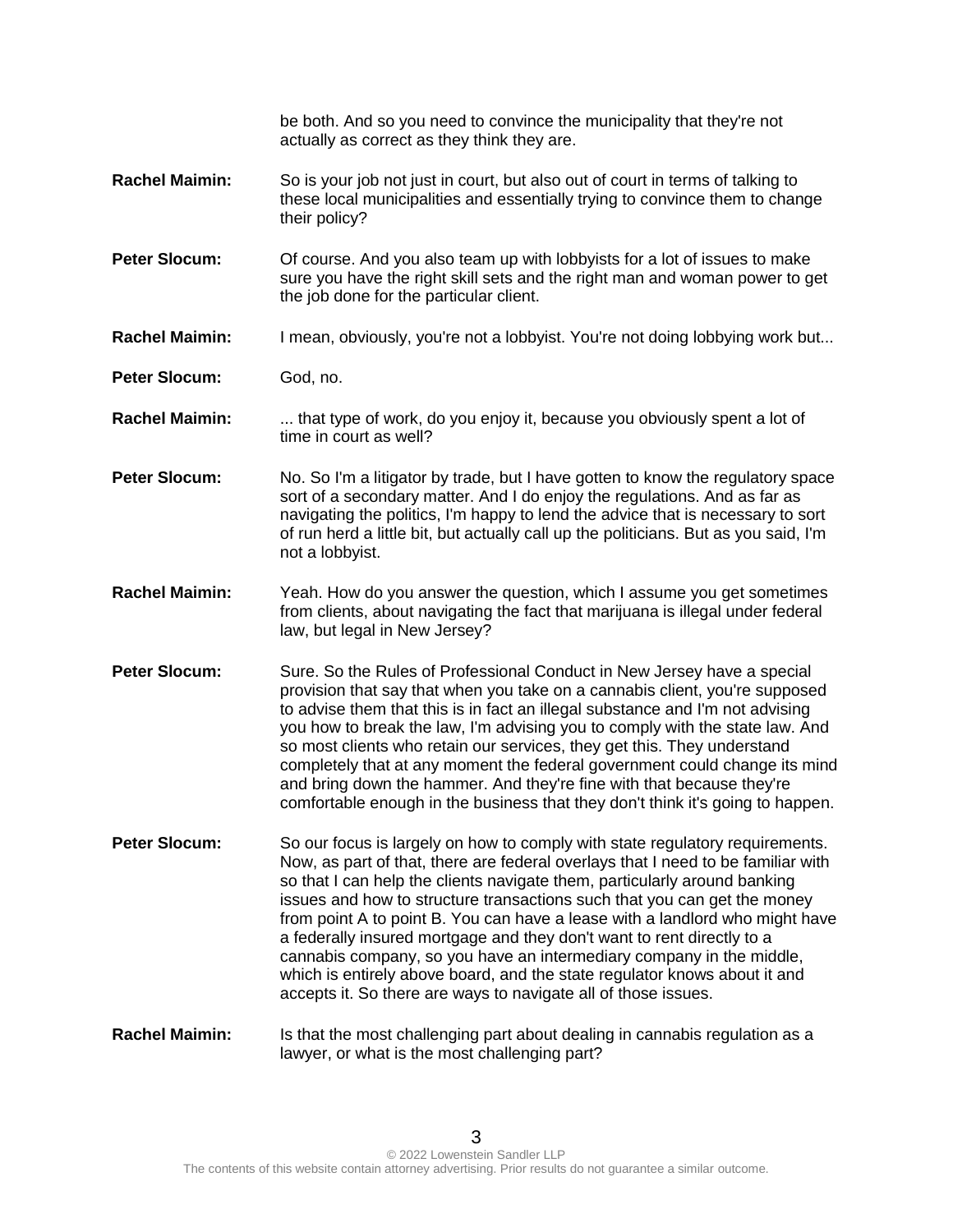- **Peter Slocum:** So I think the most challenging part is not so much navigating the feds, but really staying atop of the state regulations and navigating that piece because New Jersey has been learning as it goes with the state. There's a lot of tremendously talented folks down in Trenton who are doing a wonderful job, but it is a bit of learn-on-the-job training. And so these regulations, when it first came out in medical in New Jersey, the state didn't know where to put cannabis, like where do you put that in the state structure?
- **Peter Slocum:** So they put it within the Department of Health and the Department of Health had people who were saying, "Why am I dealing with how to grow plants? That's really not what I do." And when they had to do investigations, they did know how to do those. So they did background checks with the state police and the Division of Gaming Enforcement. And so there was a lot of MOUs and sort of learning how to regulate this industry as you go.
- **Peter Slocum:** And then over the years, there's a lot of practices that they have done that now trying to codify with the former regulations. And so if you know the space, you know the people, you recognize that the government takes position X on this issue, and you need to remember, well, where exactly have they said that? Is it in the medical regs? Is in the recreational regs? Because sometimes they now take the recreational regs and they apply them to medical-only companies. So you just need to navigate that piece in terms of working with a regulator that is doing a great job, but is still, is getting its sea legs.
- **Rachel Maimin:** Do you ever talk to regulators about potential changes in regulations?
- **Peter Slocum:** So when they post their regulatory proposals, anybody can comment on them. It's called a notice of proposal. And then there's usually 60 to 90 days for the public to submit comments. I have not even had the occasion to speak directly with them, but that is the avenue how you submit your formal comments. And there are tons of people who do comment. You can see the notice of adoptions that come thereafter and they get hundreds, if not thousands of interested people commenting on the regulations from all manner of things, from how you do a probity review to whether greenhouses are acceptable, THC contents, the whole nine yards.
- **Rachel Maimin:** What's a probity review?

**Peter Slocum:** So that's basically the background check. If you want to be a significantly involved person in any of these companies, the regulator needs to be satisfied that you are on the up and up. So it's not just a criminal background check, but it's also filling up personal history disclosure forms saying this is where I've lived for the past 10 years, these are my bank accounts, these are my tax returns, to make sure that you are someone who they will accept in a highly regulated industry.

- **Rachel Maimin:** Is it more complicated to deal with companies in the recreational area than in the medical area, or is it about the same thing?
- **Peter Slocum:** In some respects, it's a little bit easier in the recreational space because, as I mentioned, the regulator's learning as they go. And so the medical regs were

 $\boldsymbol{\Lambda}$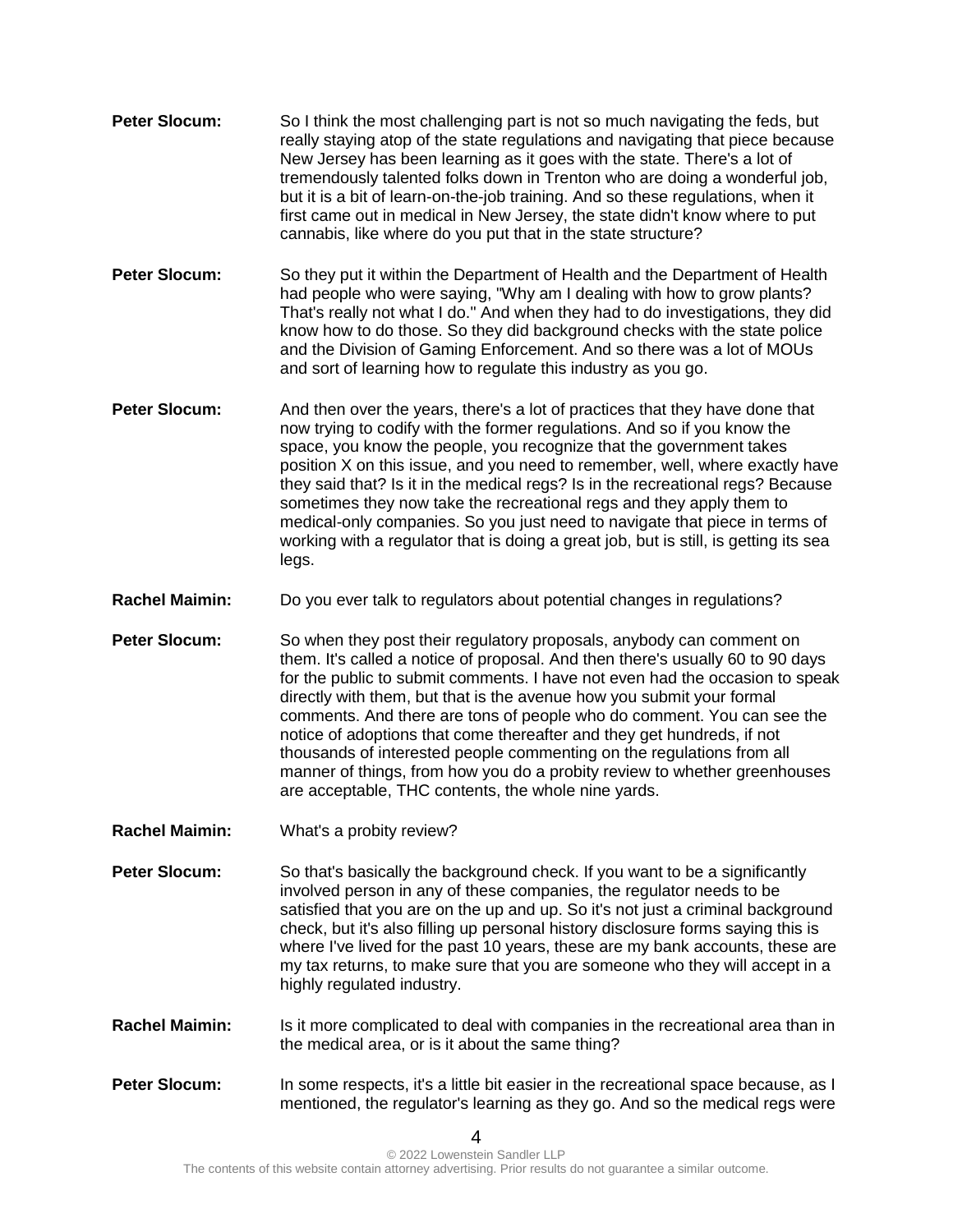written pretty bare bones for the Department of Health. And they've since been transferred over to the new regulatory body called the Cannabis Regulatory Commission, which is part of the Treasury. And the regulations are pretty streamlined. The recreational space, because they're learning, they produced a whole new body of regulations just for recreational. And it's actually multiple times longer, has a lot more detail. So it's more to read, but you get answers more readily because there's a clear place to look to get your answer.

**Rachel Maimin:** What's been the most important, surprising thing to you about working in this space?

- **Peter Slocum:** So I think it's the perception of who the client is and what it is they do. A lot of people think cannabis, these are a bunch of hippies growing it in dirt in their basement or in their backyard. And that is decidedly not the case. These are sophisticated businesspeople who have state-of-the-art technologies. Had the pleasure of touring multiple facilities and it's really mind boggling because I'm not a horticultural guy, but to see what they're able to do on a conveyor belt in an enclosed warehouse. They don't have dirt. It's a biosecure facility. And it's basically you get from seed to the blooming plants on conveyor belts, all automated. It's really fascinating. And so it's a huge industry with sophisticated businesspeople who are doing cutting- edge technology work. And that's just getting the plant.
- **Peter Slocum:** And then when you talk about extractions of taking the flower and taking out the oil and adjusting, and this is where I get above my pay grade because they don't need my help on the science. I just know that they do, and it's fascinating. You get PhDs with multimillion-dollar equipment extracting concentrates out of the flower. It's really fascinating stuff. So that is a very interesting aspect of this, and the people have some learning to do.
- **Peter Slocum:** I have a story from a client who they were in a particular municipality, municipality accepted them for medical. They banned them for rec because they didn't understand the business. But as soon as the powers that be in the town got a tour and realized how sophisticated and cutting edge this is, they realized you guys aren't hippies in a basement, you are a legitimate horticultural business. They changed their law, and now they're able to go recreational.
- **Rachel Maimin:** Well, I'd really like to ask you about how you grow plants without dirt, but I am not an expert either. So I probably wouldn't understand the response.
- **Peter Slocum:** It's called rockwool.
- **Rachel Maimin:** I want to thank you very much for being with us today and sharing with us some of your experiences and expertise in the cannabis world and cannabis regulation.
- **Peter Slocum:** My pleasure. My pleasure. Thanks so much for having me.
- **Rachel Maimin:** Thank you, Peter.